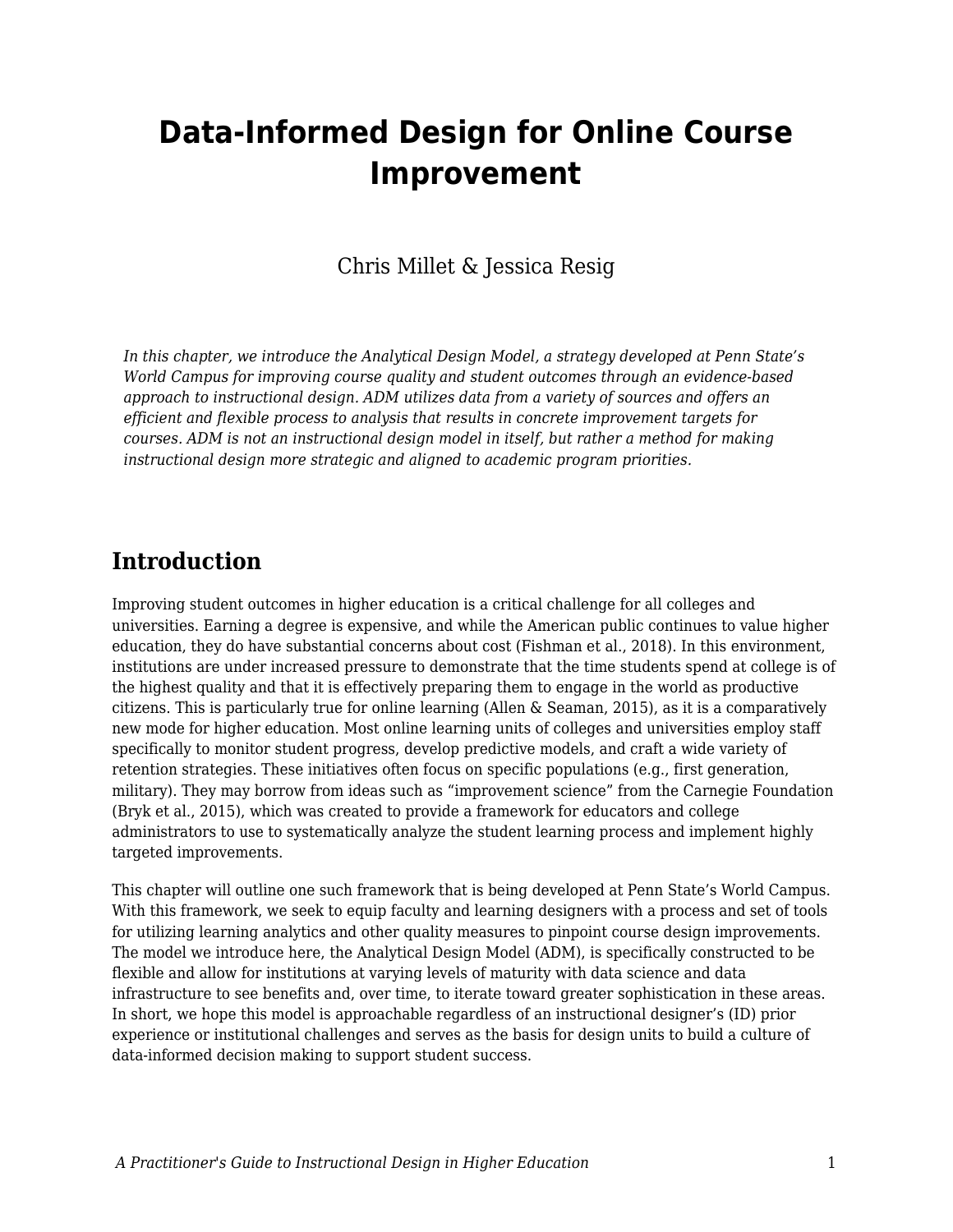## **Introduction to the Analytical Design Model**

The primary purpose of the ADM is to provide IDs and faculty with a framework for utilizing empirical evidence to precisely target improvements to course content. It is not, in itself, an instructional design model, but rather an approach to analysis that complements traditional instructional design approaches. Thus, it can be used in conjunction with any instructional design (ID) model that incorporates an analysis or evaluation phase. The outcome of an ADM implementation is a set of improvement targets that can serve to focus one's design efforts and increase the likelihood of a positive impact on student success. Such well-articulated targets also serve as discrete elements to measure in a post-implementation evaluation on the efficacy of changes. The targets are not a prescription for how the identified instructional problem should be solved. Rather, ADM offers processes and tools that serve as the basis for productive and creative collaboration between IDs, faculty, and other stakeholders as they seek to improve student success and retention.

### **Figure 1**

*Analytical Design Model*



The primary phases of ADM include (see Figure 1):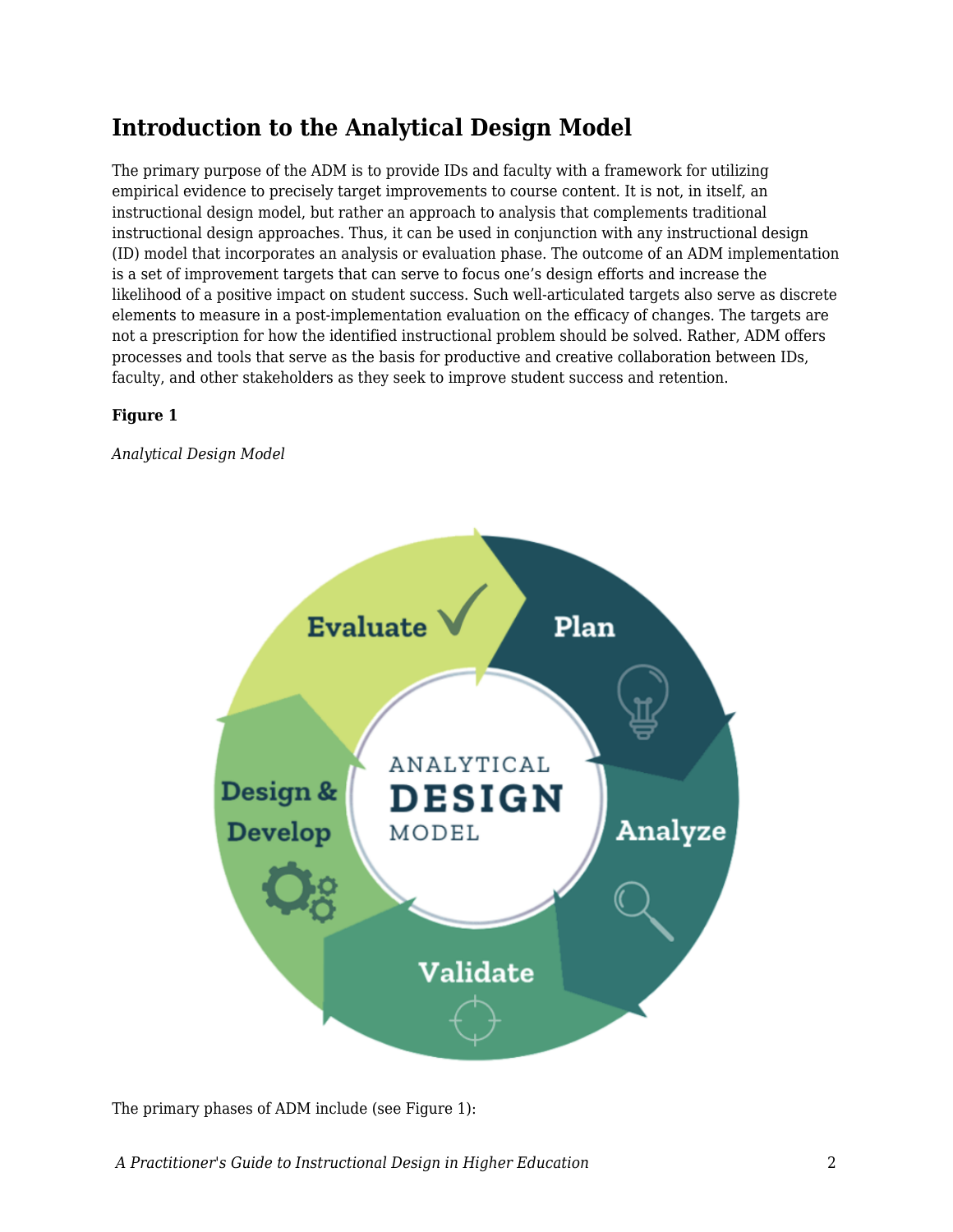- 1. **Plan**: Establish *Guiding Questions* based on program and institutional needs and initial intuitions about where improvements may be needed. These questions will focus the analysis, identify essential data sources, and help to avoid unproductive detours.
- 2. **Analyze**: Gather data, analyze, and develop insights to address the guiding questions. Triangulate with multiple data sets to build confidence in any assertions. Produce specific *Revision Prioritization Scores* based on the analysis.
- 3. **Validate**: Involve instructors and other practitioners in reviewing the interpretations and ensure they align with real-life experiences. Practice transparency to ensure that methodologies are sound. Prioritize *Revision Targets* based on stakeholder needs and level of impact.
- 4. **Design and Develop**: Engage in instructional design consistent with the ID's preferred processes informed by *validated Revision Targets*.
- 5. **Evaluate**: Collect additional data related to revision targets to assess the efficacy of any changes. Update the data collection protocols, reprioritize targets, ask new guiding questions, and begin to prepare for the next ADM iteration.

Each phase of the ADM is highly deliberate and utilizes an evidence-based approach to produce a specific deliverable that acts as an input to the next phase. For example, guiding questions drive the analysis and revision targets focus the design. The evidence collected relevant to the ADM may include data about student use of a learning management system (LMS) or content management system (CMS), engagement between students, assessment outcomes, surveys, quality evaluations (e.g., Quality Matters), or alignment maps. Data may be collected through existing learning analytics infrastructures, access to unprocessed system logs, or through manual processes (e.g., surveys, interviews, evaluations). The model is quite flexible about what data should be included – the only requirement being that data collection is purposeful and aligns with a well-defined set of guiding questions. When multiple data sets are aligned to a common set of questions, it becomes feasible to triangulate any findings because there are multiple pieces of data to support each assertion. As Cohen and Manion (1989) explain, triangulation seeks to "map out, or explain more fully, the richness and complexity of human behavior by studying it from more than one standpoint and, in so doing, by making use of both quantitative and qualitative data" (p. 269). Triangulation is critical to ADM as we often work with smaller data sets that are limited in terms of the length of collection (one or two semesters) or number of students. Depending on an institution's maturity with data and learning analytics, being able to incorporate diverse data sources that include low-tech options while still achieving a high degree of validity is quite useful. By utilizing technical standards such as IMS Caliper (Caliper Analytics, 2020) that enforce structure and a common vocabulary to educationrelated data, it becomes much easier to make linkages across disparate data sources. These data tools create a mechanism for collecting data outside the LMS (Pardo & Kloos, 2014) and greatly simplify triangulation.

In summary, it may be useful to think about ADM in the following ways:

- **It's approachable**: ADM is specifically constructed to be easy to implement, regardless of an institution's data maturity.
- **It's opportunistic**: IDs may use whatever data they have and scale the implementation based on time and resources. Iteratively adapt the process based on institutional maturity.
- **It's humble**: Data in ADM merely augments an inherently creative human-centered approach to design. Draw on existing analytical skill sets but allow stakeholders to validate the interpretations before proceeding.
- **It's efficient:** While upfront analysis takes some time, more precise targeting of instructional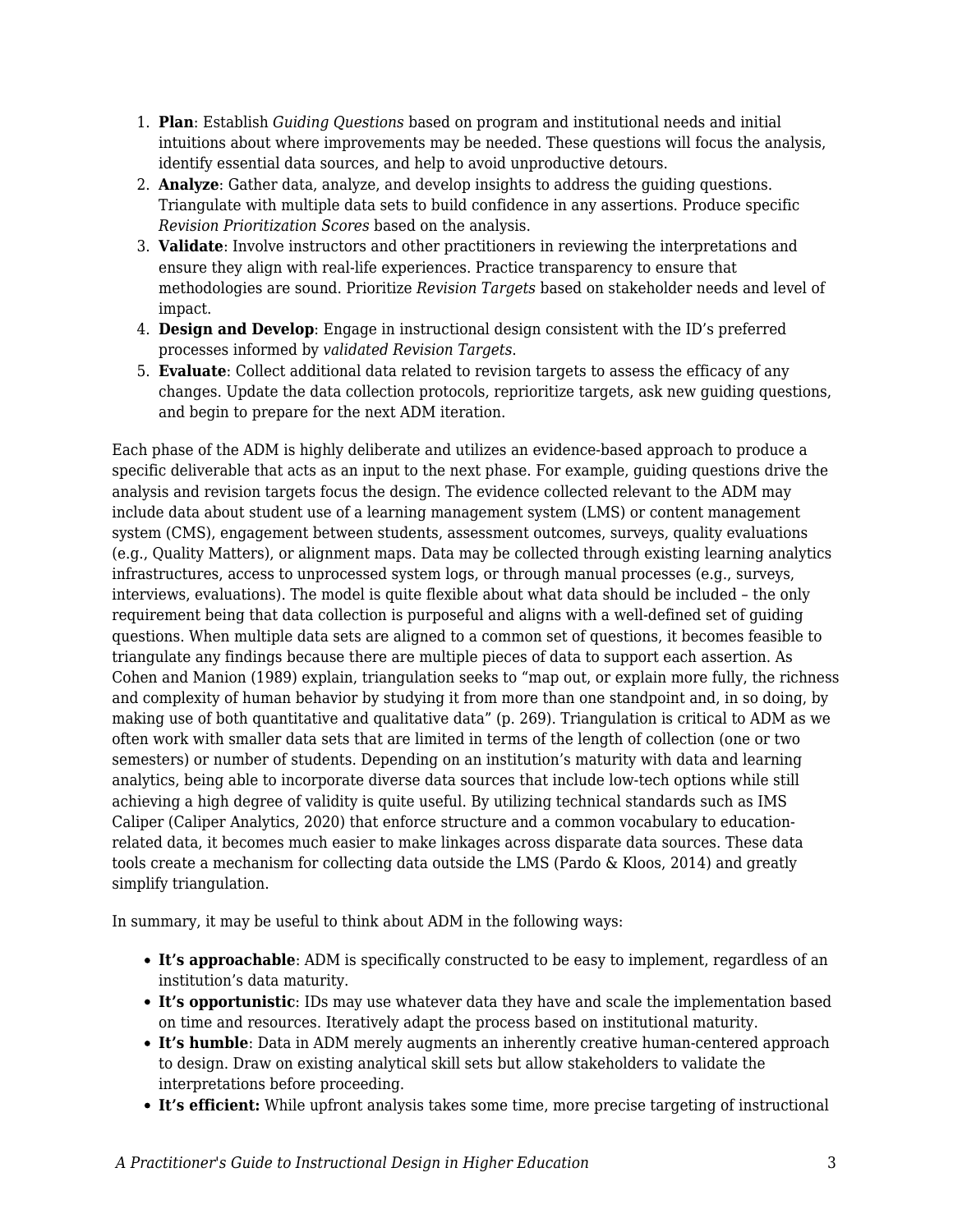design efforts can offset this initial investment.

## **The Role of Analysis in Instructional Design**

In the context of instructional design, analysis identifies "the probable cause for a performance gap" (Branch, 2009, p. 23). As analysis is a core concept of our model, we must consider why it is important to instructional design. We will do this by viewing analysis through two lenses: business processes and pedagogy. Both organizational needs and learner success must be balanced for any design model to be considered effective and sustainable.

## **Business Justification for Analysis**

Most learning design organizations in higher education do not have the luxury of dedicating significant time and money on rigorous analysis efforts in pursuit of course improvements. One common strategy is to focus analysis efforts on specific programs that are underperforming in terms of enrollment, student outcomes, or other key success indicators. In these cases, their limited scope and strong strategic alignment justify the level of effort required for a proper analysis with lengthy data gathering and subsequent improvement. Conversely, the bulk of courses within a normal revision cycle may not justify such an investment. More traditional production tasks (e.g., content authoring or multimedia development) may then be prioritized with analysis playing a smaller role. However, as we discuss later in this chapter, learning designers can reassert the role of analysis by demonstrating: (a) that there is clear alignment with program priorities and an articulation of expected benefits and (b) that potential increased efficiencies and efficacy as a result of this upfront work outweigh the investment in analysis. A well-defined model such as ADM can produce clear documentation that satisfies both of these conditions and can help gain buy-in with stakeholders.

## **Pedagogical Justification for Analysis**

When making decisions that impact pedagogy, analysis has always been central to an ID's toolkit. Many design models indicate that analysis is the first step an ID must complete before beginning a design. Indeed, the 'A' in ADDIE, the foundational framework that IDs learn early in their training, stands for analysis. It is essential that an ID spends time understanding the instructional problem that the ensuing design must address. In practice, this process is often not informed by empirical evidence. However, Muljana and Luo (2020) indicate that while understanding and adoption of learning analytics is currently low, IDs largely view its potential as positive. Integrating analysis and data-informed practices into instructional design may be more approachable than current adoption of such practices suggests.

## **Learning Analytics, Data, and Institutional Maturity**

Learning analytics (LA) are concerned with "the measurement, collection, analysis, and reporting of data about learners and their contexts, for purposes of understanding and optimizing learning and the environments in which it occurs" (Siemens et al., 2011, p. 4)*.* LA *is* a powerful capability and ADM is bolstered by having at least limited LA infrastructure in place. There are many approaches to building LA maturity at an institution. Developing an institution-wide strategy (as described by the modified ROMA approach in Ferguson et al., 2015) to implement LA may require a broad understanding of policy and stakeholder priorities and a deftness with change management. However, the iterative nature of ADM suggests a more incremental approach towards LA maturity.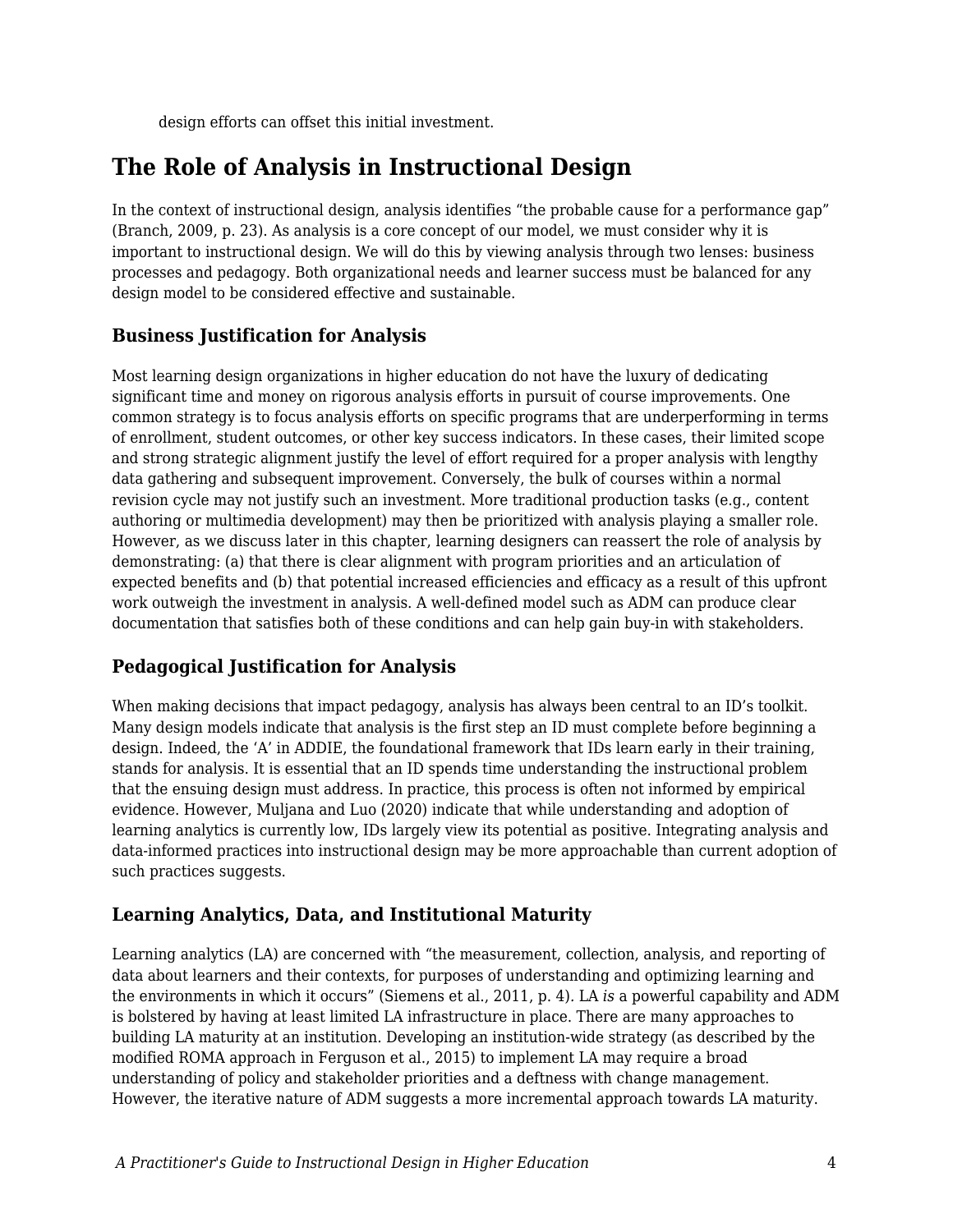Some of the barriers to change that learning design leaders may face in establishing a data-informed decision-making culture come from ethics and privacy concerns over the potential for improper use of student data. ADM helps mitigate this risk by prioritizing transparency and validation with faculty and IDs as an accountability measure on any and all data interpretations. Involving policymakers throughout this incremental maturation can also ensure that institutional policy adapts and grows in response to the needs of LA initiatives.

Risk can be further managed by having a well-defined project with clear objectives. This will assist in identifying what types of data may be required to support the analysis. Indeed, many institutions engage in data risk classification that assigns risk levels to specific data types. Determining the data needed to complete an ADM implementation at the outset can ensure IDs do not later find themselves in the position that they cannot obtain the access needed. Table 1 can help in understanding the types of data that inform an ADM process and the associated risks attached to them.

#### **Table 1**

| Data Source                           | <b>Considerations</b>                                                                                                                             | <b>Risk</b><br>Category* |
|---------------------------------------|---------------------------------------------------------------------------------------------------------------------------------------------------|--------------------------|
| <b>Quality Evaluation</b>             | Utilizes rubrics provided by Quality Matters and others.<br>Deals with course content, not student data. Labor intensive.                         | Low                      |
| <b>Student Surveys</b>                | Uncovers student perceptions. Useful when combined with<br>other data. May not get high response rates. Requires valid<br>survey instruments.     | High                     |
|                                       | Instructor observations Qualitative. Collected though interview with instructor. Can<br>be helpful during validation phase.                       | Medium                   |
| LMS usage logs                        | Can be structured or unstructured (see below). May require<br>significant data cleanup. Requires statistical techniques to<br>properly interpret. | High                     |
| Student performance<br>(grades)       | Highly sensitive. Useful when correlated with other sources.                                                                                      | High                     |
| Student information<br>system records | Highly sensitive. May be difficult to obtain. May not be<br>necessary depending on guiding questions.                                             | High                     |

*Possible Data Sources and Associated Risk Categories*

*Note.* \* Each institution may classify risks differently. Consult your local data policies.

## **Analytical Design Model: In Detail**

This section articulates each phase of the Analytical Design Model in detail and provides an example to show how each of these phases work in practice.

### **Plan**

The ADM begins with a robust planning phase. During this time, course and program faculty, IDs, and other relevant stakeholders meet to initiate the project, develop guiding questions, and define goals and expectations. Higher education is a complex system (Chow, 2013) and online course offerings inherently face highly contextualized opportunities, needs, and constraints. This early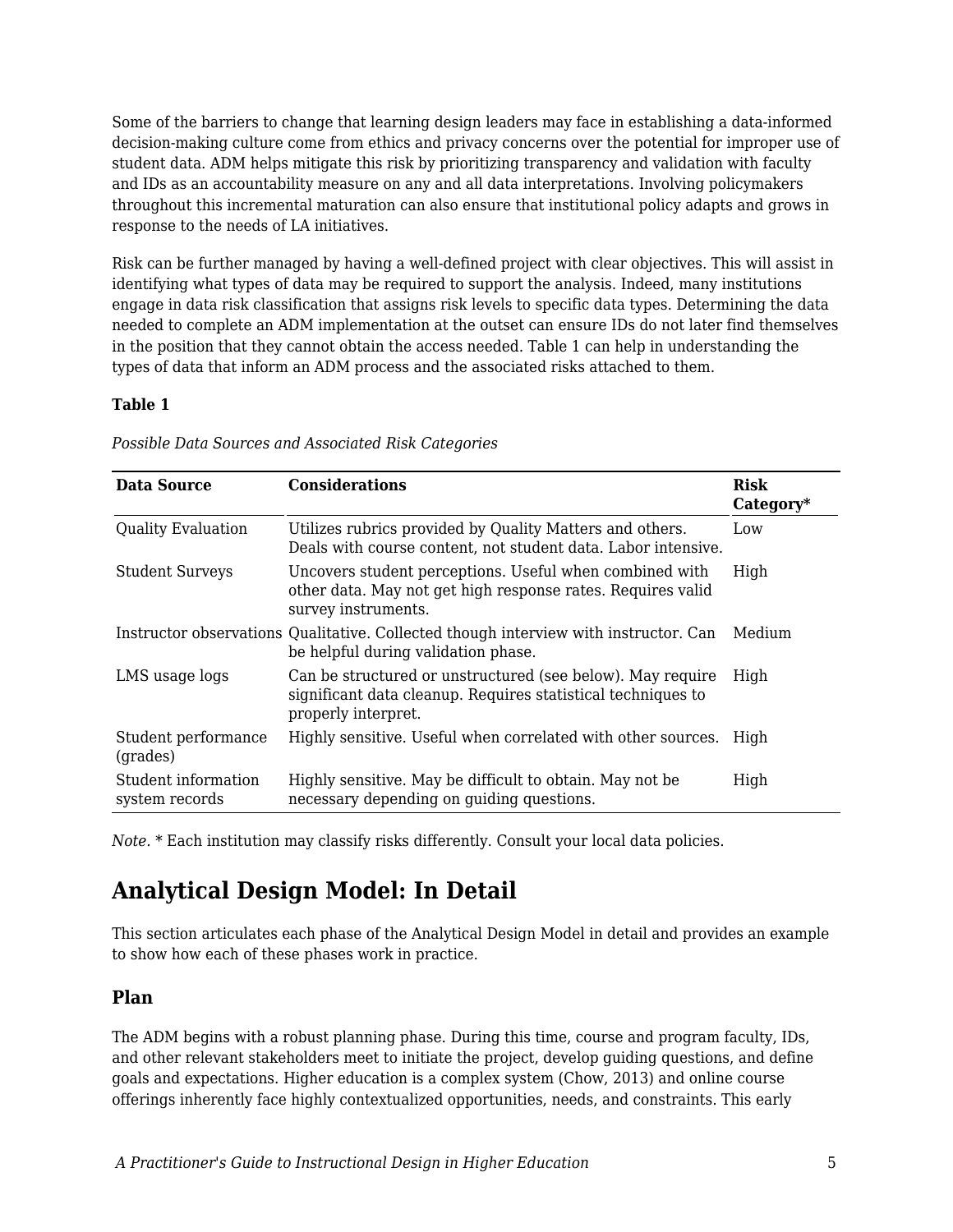attention to setting a shared vision establishes the foundation for a revision process tailored to best meet the unique needs of courses and programs.

It is important to note that the driving force for initiating this process is course, program, and institution specific. In some cases, identified issues with student performance, retention, or engagement determine the need for course improvement. In other instances, courses or programs choose to revise on an established schedule or in a pre-defined order based on course sequences in a program. Additionally, broad institutional goals, such as reducing materials costs or increasing retention, and external influences, such as changes in state or federal legislation, necessitate course revisions.

During the initial project meeting, important topics to discuss include:

- an overview of the process and timeline
- available expertise and resources
- roles and responsibilities of team members
- any internal or external motivators for the revision
- general perceived areas of interest and/or concern

Once the group has committed to using the process, establish a set of guiding questions for the project. These initial questions may be based on specific program needs, anecdotal observations or areas of interest, or specific challenges. For example, when evaluating a three-course sequence that was flagged for revision due to low student performance, guiding questions focused on understanding how well the content coverage was aligned across the course sequence, how well students demonstrated mastery of key concepts in each class, and how students interacted with the course materials and each other. By the end of the planning phase, the group should have clearly documented guiding questions and goals.

#### **Analyze**

The analysis phase requires determining which data sources address the guiding questions, analyzing those sources, and making observations based on the findings. When preparing for analyses, consider the available data sources and develop a plan to address the guiding questions and goals. As outlined in Table 1, a variety of different qualitative and quantitative data may inform an ID's understanding of phenomena in the course. Triangulating data across multiple sources (and semesters when possible) develops a more rich, comprehensive, and meaningful view of the current state of the course. Quantitative analysis may include behavioral analytics, such as click-stream data and access reports, and performance analytics such as assessment scores by item and category, item analyses, and overall course grades. Qualitative data may be drawn from student surveys and feedback, instructor observations and reflections, and discussion forum and assignment content analysis. Other indicators of course quality may be derived from creating an alignment map of the course objectives, content, and assessments. An alignment map template has been provided. Our institution also utilizes the Quality Matters (QM) standards to evaluate online courses. A QM pre-review during the analysis phase provides another data source that allows us to identify areas of improvement to better meet the expectations outlined in the QM standards.

After outlining which data sources to use for each guiding question, determine how to analyze those sources. For example, when creating an alignment map of course objectives, content, and assessments, it may be beneficial to collaborate with the course instructor when creating the map.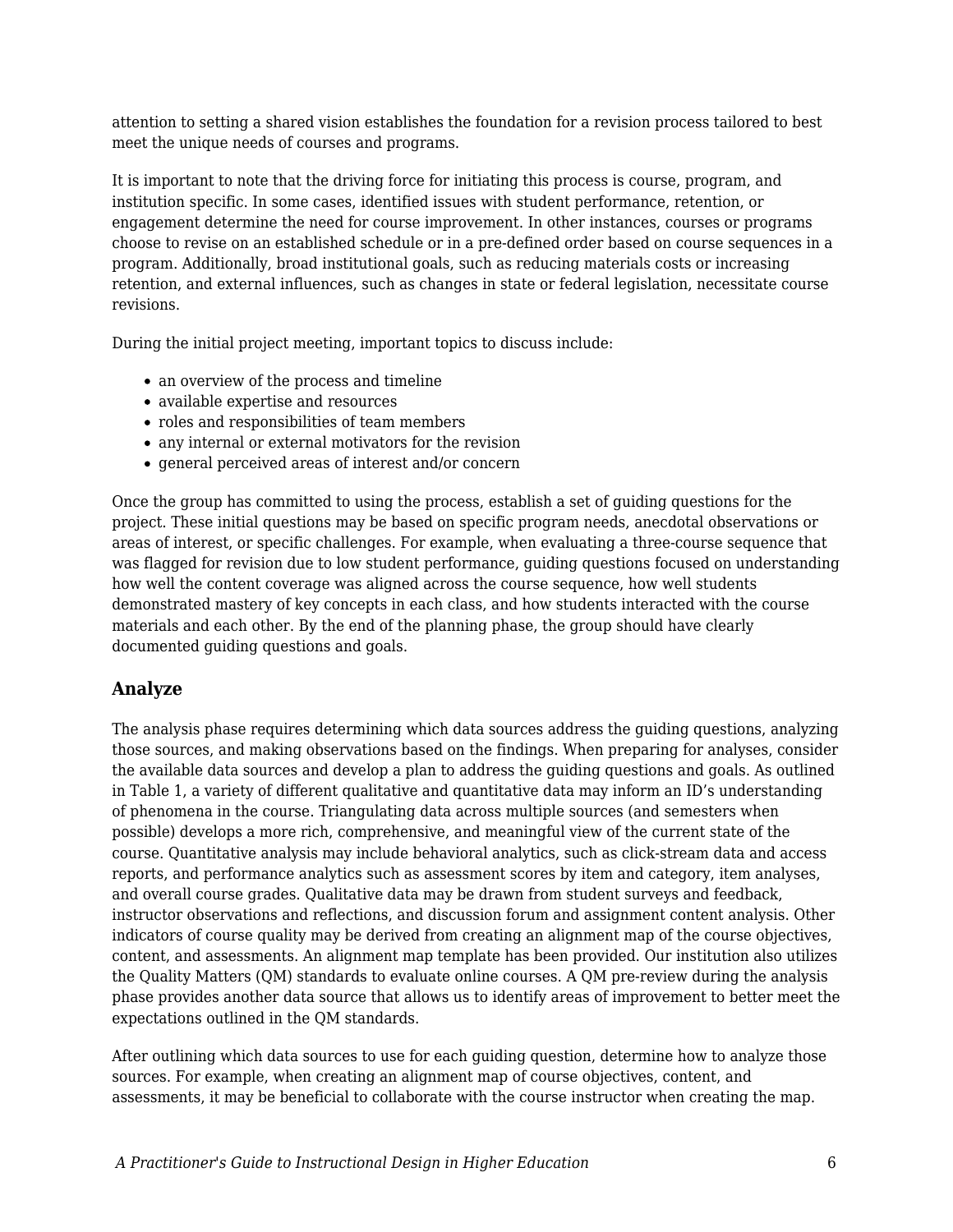Similarly, LMSs and third-party tools typically have built-in item analyses, grade reports, and other information that may be ready to use. For each of the guiding questions and data sources, decide what and how to measure. Then, conduct the analyses and capture observations in a reporting format that can be shared with the course development stakeholders. Based on the specific project, needs, and capabilities, the report may take the shape of a comprehensive document, an interactive dashboard (e.g., using tools such as Power BI or Tableau), or another format that works for the context. Quantifying data across a course and comparing performance, interaction, and alignment across lessons determines where to focus attention and resources. The ADM Example Implementation at the end of this chapter illustrates our approach to prioritization.

It is important to maintain thorough description of the methodology including data sources and how data was cleaned and analyzed. Include explanations for every interpretation made in service of answering the guiding questions. These decisions should be transparent and documented along the way allowing for open dialogue and ensuring that stakeholders can confidently revisit the analysis and data sets to expand, refine, or revise as needed.

Each guiding question should be addressed with multiple pieces of data to make informed observations about the course. In parallel to crafting observations, explore existing academic literature related to the guiding questions to determine what kinds of interventions may be effectual and draw comparisons to local circumstances and contexts. With these observations, revision prioritizations and guidance from prior research, frame a set of conclusions for each guiding question. The conclusions may include recommendations or suggestions for future action steps which can help inform the instructional design process moving forward. Because this process relies on human decision-making, it is important to be sure to revisit data sources, look for specific information to help support observations, and revise and refine the questions, goals, and targets as needed while creating the report.

## **Validate**

During the validation phase, regroup with all stakeholders to review the methodology, discuss observations and revision prioritization, and refine reporting and suggestions as necessary. Ultimately, the validation process involves honest conversation that asks stakeholders "Could this mean what we think it means?" and inviting feedback in service of improving the findings prior to acting on them. For example, during an analysis of an upper-level management course, we were able to note that students frequently paused video presentations at similar intervals, which we hypothesized reflected their note-taking behavior. During the validation meeting, the faculty member confirmed that the videos in question were content-dense and challenging. These valuable insights were carried forward into the redesign to inform how we presented content to learners.

## **Design and Develop**

The steps of the ADM up to this point prepare IDs and course authors to enter course revision armed with a set of contextualized, validated, and well-supported recommendations upon which to act. While the data-informed nature of ADM is more intensive than analyses commonly conducted in higher education contexts, the ADM outcomes can serve to fill the role of a thorough needs assessment as called for by many traditional instructional design models (Branch & Kopcha, 2014; Dick et al., 2015; Morrison et al., 2019). To best engage with the ADM outcomes, the course design team should progress through stages of ideation, prioritization, design, and development. Any instructional design process naturally involves relying on a degree of design conjecture as IDs interpret the analysis and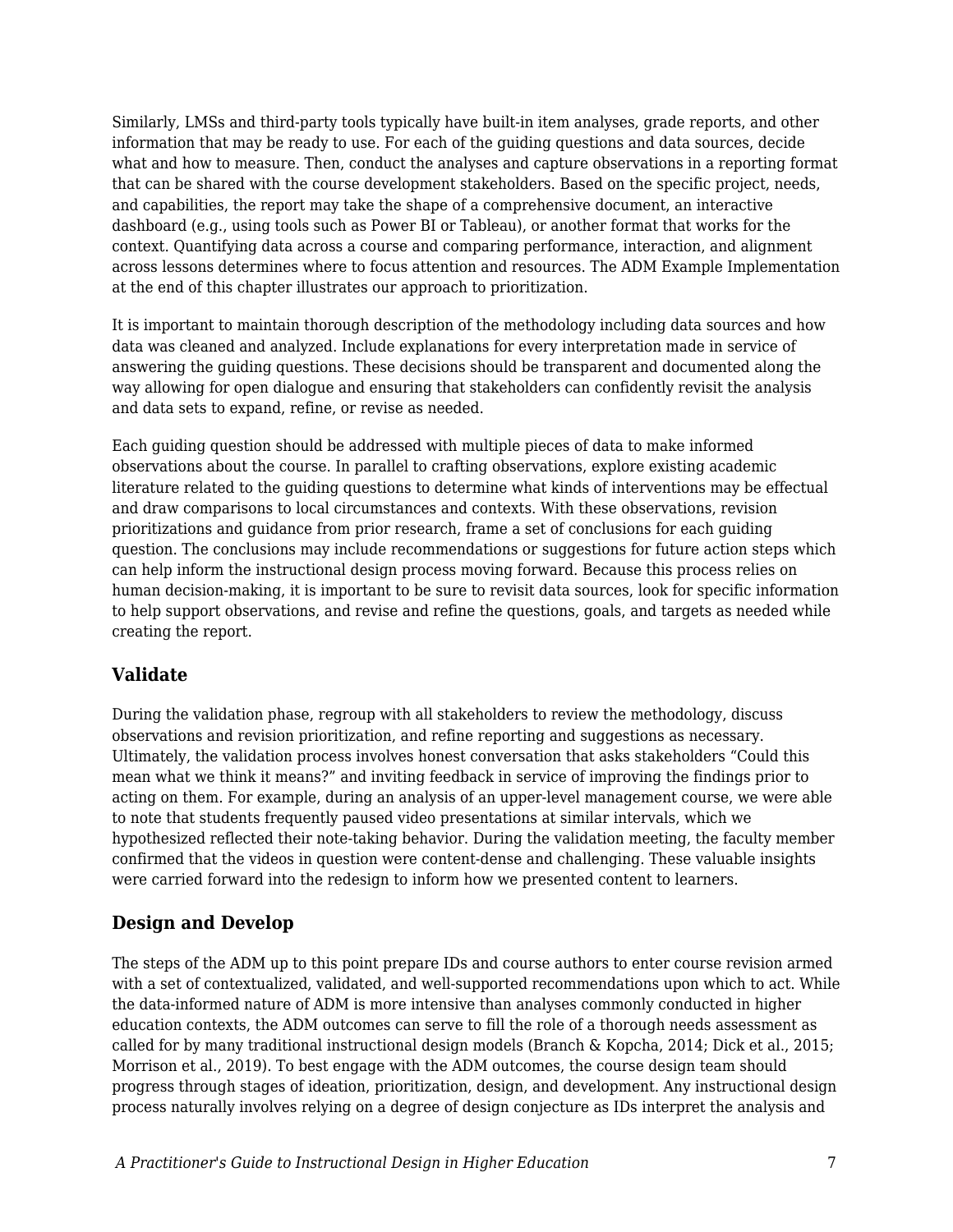integrate their expertise and observations to make decisions (Stefaniak et al., 2018). By using results from the ADM and ideating around identified needs and then prioritizing those ideas, course design teams can more intentionally focus their resources and efforts.

### **Evaluate**

During implementation ongoing evaluation should monitor the progress of revisions to best support student success. Establish expectations for continuous communication with the course team, determine the scope of ongoing iterations, and decide which data sources to use over time to monitor course progress. Supporting iterative improvement may mean revisiting part or all of the ADM to revise questions and goals, add new or expanded data, and create more timely reports, updates, or dashboards for ongoing use. Performing a data-informed revision for the primary project is valuable, but committing to and supporting ongoing analysis for continuous improvement will allow the team to increase revision efficiencies and focus efforts more proactively.

## **Analytical Design Model: Example Implementation**

This example highlights three phases of an ADM implementation: planning, analysis, and design and development. In the real-life implementation of this example, we included validation and evaluation, but have left those out here for brevity. Our model is not prescriptive and each approach is highly contextual (i.e., you can adapt your own implementation). The statistics and visualizations are specific to the data available but are general enough to align with what most institutions can accomplish with locally-available data. Most importantly, in considering ADM in your own organization, this should create a clearer picture of the type of effort involved. We have used fictitious organizations throughout the example.

### **Phase 1: Planning**

This section outlines Forest State University (FSU) Online's current progress toward producing the deliverables necessary to achieve the goals established at the onset of the project. A proposed timeline for the next steps is included below:

#### **Goals**

- Identify potential revisions and their intended impact on student performance.
- Prioritize revisions based on the needs of key stakeholders (Business faculty, FSU Online program management).
- Recommend a revision plan based on analysis that allows for 1) small short-term improvements, and 2) more significant course revisions.

#### **Deliverables**

The FSU team will deliver:

- A comprehensive report that includes:
	- 1. a description of the methodology used to analyze data,
	- 2. an analysis of student behaviors, performance, and course alignment addressing the Guiding Questions, and
	- 3. a set of prioritized recommendations for revisions to BUS 101 and 102.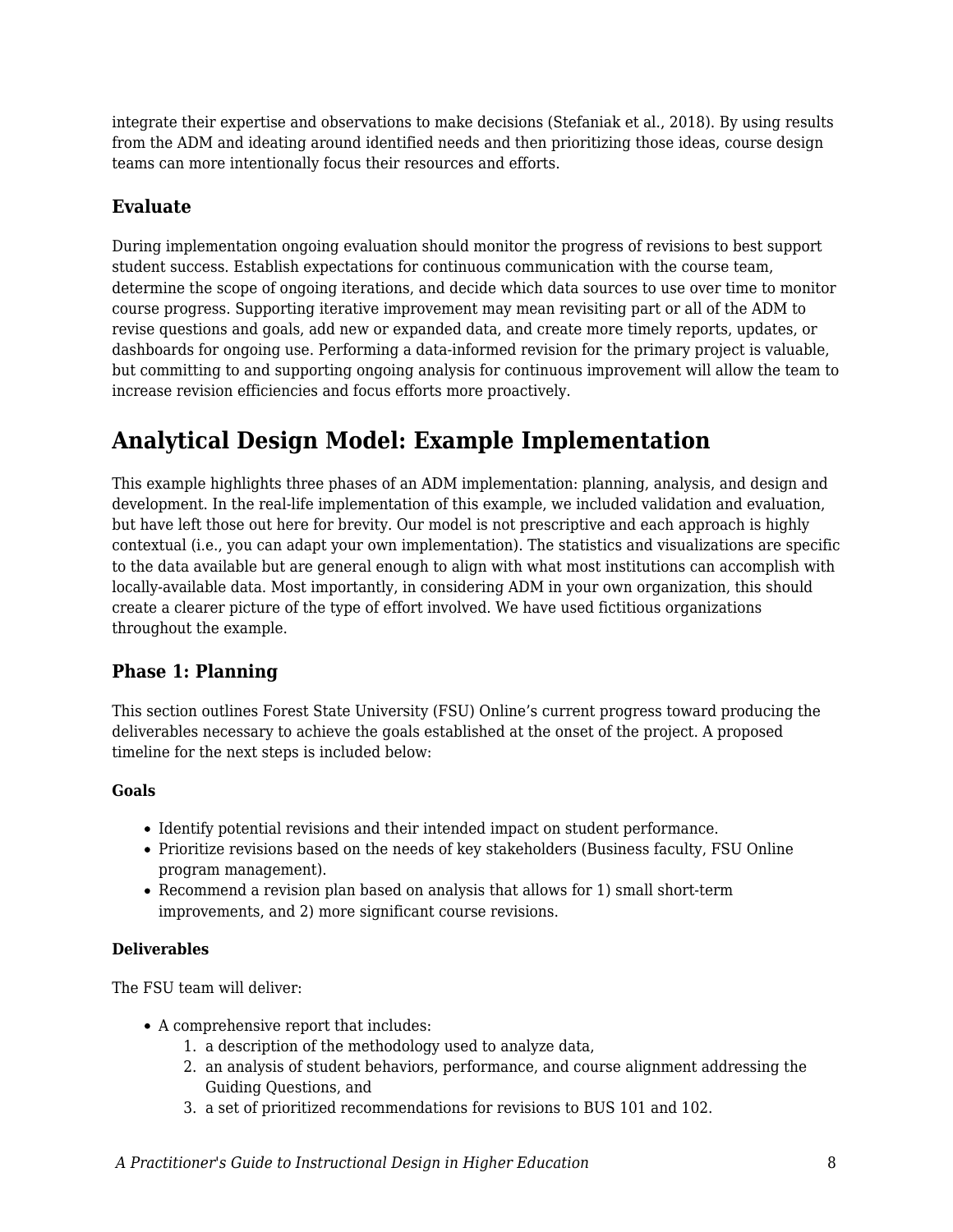- Regular status updates to key stakeholders throughout the project duration.
- A preliminary project plan to address recommended revision within the 2019/2020 academic year.

### **Timeline**

- Fall 2019
	- $\circ$  By December 15: FSU and faculty stakeholders review the Business Course Analytics Report to prioritize short-term improvements and more significant revisions
	- $\circ$  Mid-December January: Faculty and IDs collaborate on short-term improvements for SP20, larger revisions for SU20
- $\bullet$  Spring 2020
	- $\circ$  January: All short-term improvements implemented in SP20
	- $\circ$  March 1: Mid-semester check-in tentative analysis of revisions based on emerging course data; corrective actions taken if necessary
	- By April: All improvements and revisions complete for SU20
- Summer/Fall 2020
	- Conduct ongoing post-revision analysis to validate changes

#### **Project Team**

The following individuals are identified as stakeholders on the project team:

- Program lead faculty: responsible for helping to set the vision for program revision and course goals during the planning phase; receives ongoing updates throughout the project; ensures ongoing resourcing for course improvements.
- Course instructor/author: provides critical insights into the current state of the course and collaborates with the ID at each stage of the process to revise the course as needed.
- Instructional designer: works closely with all parties during each stage of the process; conducts analyses, creates data visualizations and reports, develops recommendations, and collaborates with course author to prioritize and revise the course.
- Programmer: queries data sources to create data sets for analysis; supports data privacy and protection practices; cleans and structures data as needed.

#### **Guiding Questions**

- Question 1: How are students interacting with FSU content? To what extent, if any, does this interaction relate to performance?
- Question 2: What types of behavioral patterns can be identified both within FSU content/systems and within LearnMore publisher content and systems?
- Question 3: To what extent are the learning objectives, content, and assessments in BUS 101, 102, and 103 aligned?
- Question 4: Are there specific topics or objectives within BUS 103 with which students who have completed the FSU BUS 101 and 102 struggle?

#### **Phase 2: Analysis**

#### **Methodology**

This report presents the findings and recommendations from a multi-semester exploration of course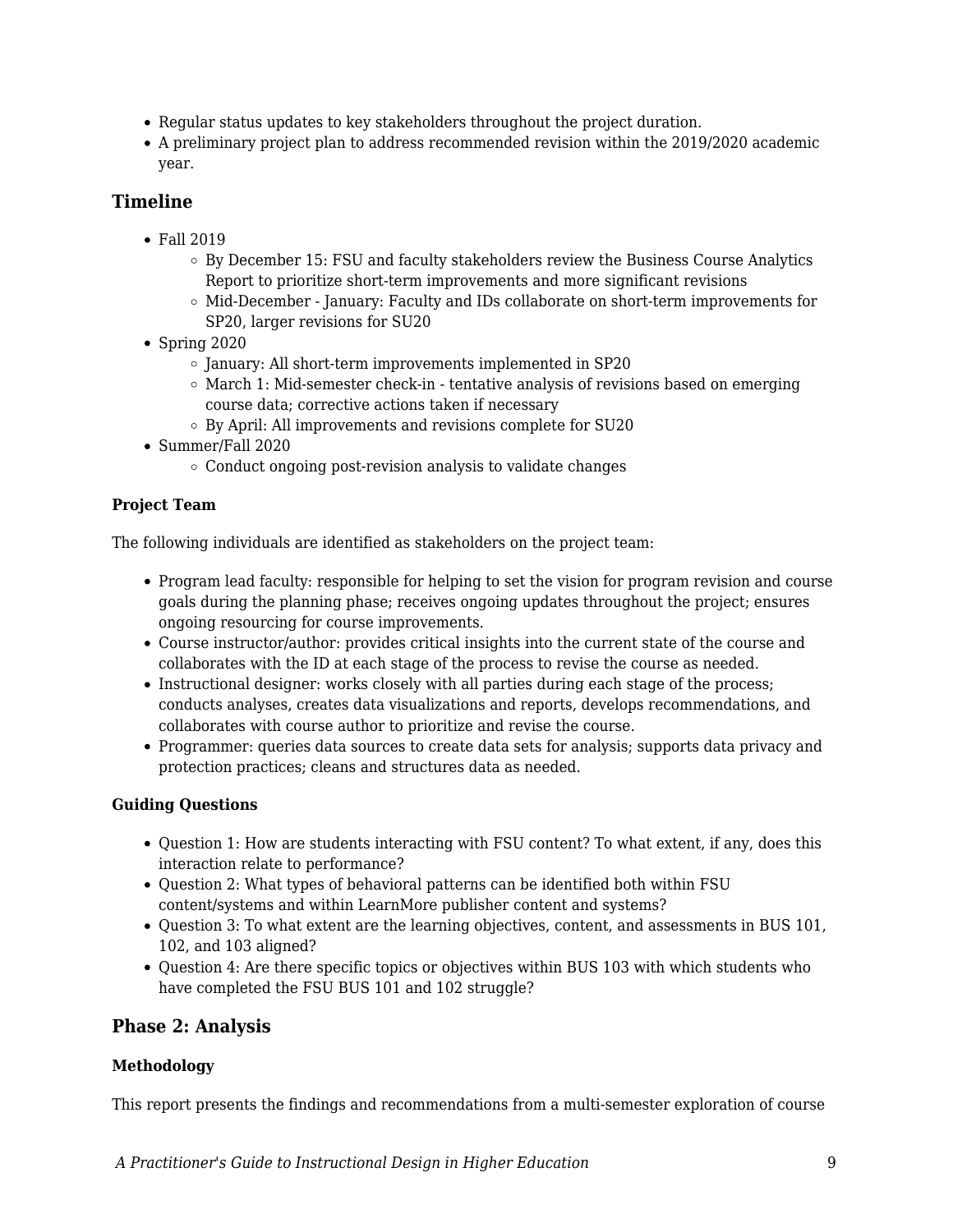alignment and student behaviors and performance in BUS 101, 102, and 103. This exploration is designed to inform revisions of BUS 101 and 102 to ensure students are better prepared for success in BUS 103.

Student performance and content interaction data were collected during the Spring 2019 and Summer 2019 semesters. During early Fall 2019, FSU Online met with faculty for each course to develop a comprehensive course alignment map and to collect LearnMore's LearnLab performance data.

The following sections address the study's four guiding questions, outline overall observations, and detail suggested next steps to inform the revision process.

#### **Revision Prioritization Score**

The Revision Prioritization Score (RPS) provides an objective, quantifiable metric to guide revision efforts based on alignment, performance, and interaction. These three factors can be weighted to reflect goals of the program and revision efforts. For the purposes of this review, categories were weighted evenly. The RPS and detailed descriptions of the measurements for alignment, performance, and interaction are provided below.

#### **Revision Prioritization Score Formula**

$$
100 - \left(\frac{(Alignment * weight_1) + (Performance * weight_2) + (Interaction * weight_3)}{Sum of Weights}\right)
$$

#### **Alignment**

Alignment is defined as the extent to which the course and lesson learning objectives, lesson content, activities, and assessments work together toward the achievement of the stated objectives. Alignment was evaluated in direct consultation with faculty for each course. The alignment score is calculated as follows:

$$
Alignment\ Score = \frac{Sum\ of\ Objective\ scores}{Total\ Number\ of\ Objectives*2} * 100
$$

*Objective Score = 1 point if objective is covered in content + 1 point if objective is assessed*

#### **Performance**

Assignment grades were collected from LMS data. Scores were converted to percentages and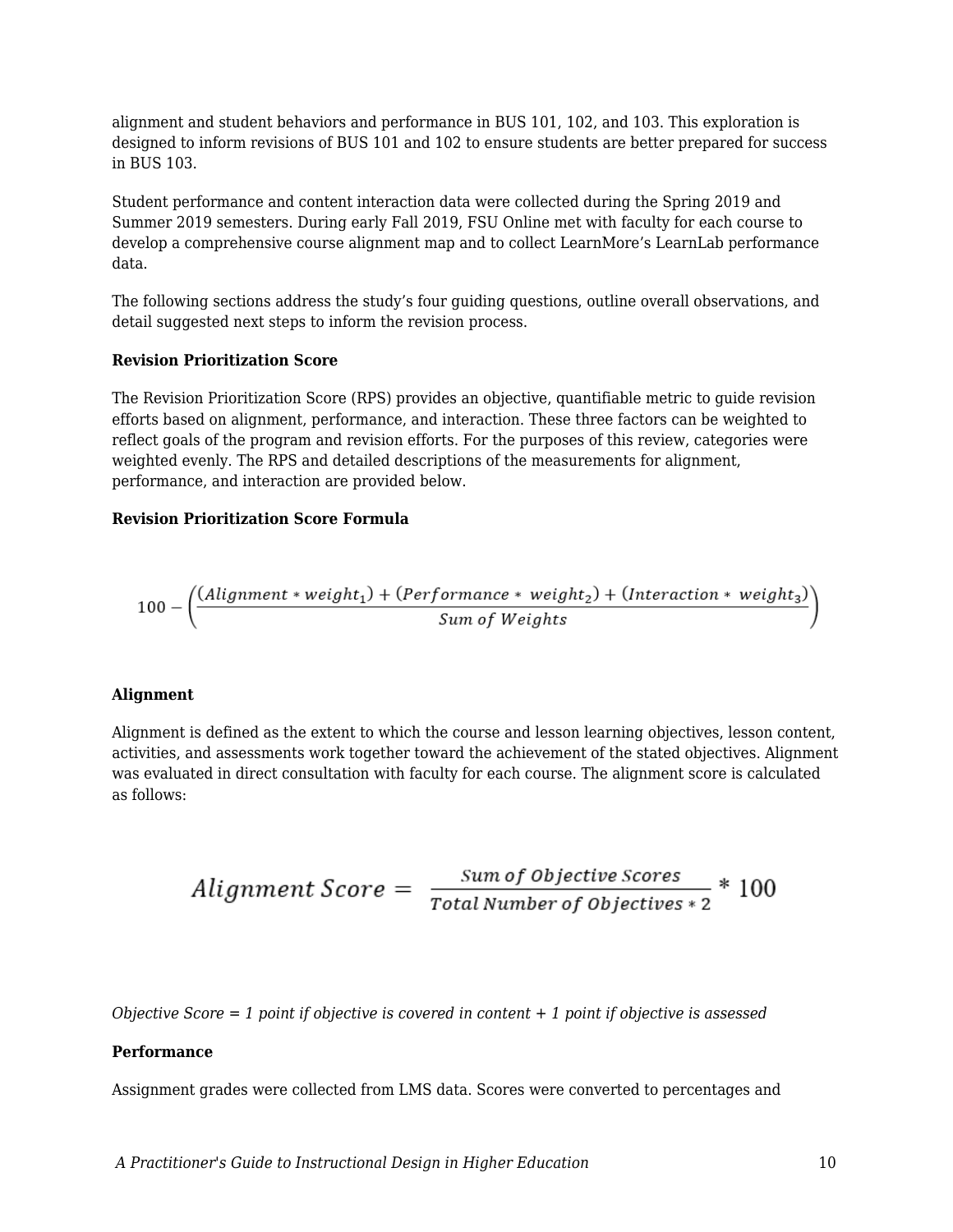averaged for each lesson to create a lesson **Performance Score**.

#### **Interaction**

Content for BUS 101 and 102 has been developed in the FSC Online CMS. This system tracks when students access course content, how they interact with content, and the extent to which they consume media.

Additionally, BUS 101 and 102 use a LearnMore textbook that is equipped with LearnLab, an interactive and adaptive reading tool that integrates guided, distributed practice problems and active learning strategies to improve student learning. LearnLab provides instructors with information about the length of time students spend in the system, as well as their degree of completion for the chapter.

Information from both FSU and LearnLab systems were combined as follows to calculate the interaction score:

FSU Interaction Score =  
(% accessed content \* 90) + ((
$$
\frac{(\% accessed media + \% used interactive content)}{2}
$$
)  
 \* 10)

LearnLab Interaction Score =  $%$  used LearnLab

Interaction Score =  $\frac{FSU\text{Interaction Score} + LL\text{Interaction Score}}{2}$  $\overline{2}$ 

#### **Observations**

Though not formally accounted for in the RPS, observations play an important role in determining how to prioritize revisions moving forward. During the alignment mapping process, faculty identified which lessons in BUS 101 and 102 are prerequisites for BUS 103. These lessons should be given special consideration when deciding where to focus revision efforts to have maximum impact on students' preparedness for BUS 103. Additionally, faculty identified lessons in which content is outdated or misaligned. These lessons should be revisited during revision regardless of RPS to ensure that content is current and accurate.

#### **Detailed Course Analyses**

#### **Analysis Part 1: Alignment**

When using the LearnMore textbook chapter objectives as a foundation, BUS 101 and 102 cover a total of 204 learning objectives. Of those, 47 objectives are not discussed in the FSU content, but are assessed in the course, 12 are covered by the FSU content but are not assessed, and 8 are not covered by the FSU content or assessed. These objectives that lack content, assessments, or both should be reviewed to determine if they are within the scope of the course or if they should be removed. If they are deemed within scope, the lesson materials should be reviewed to determine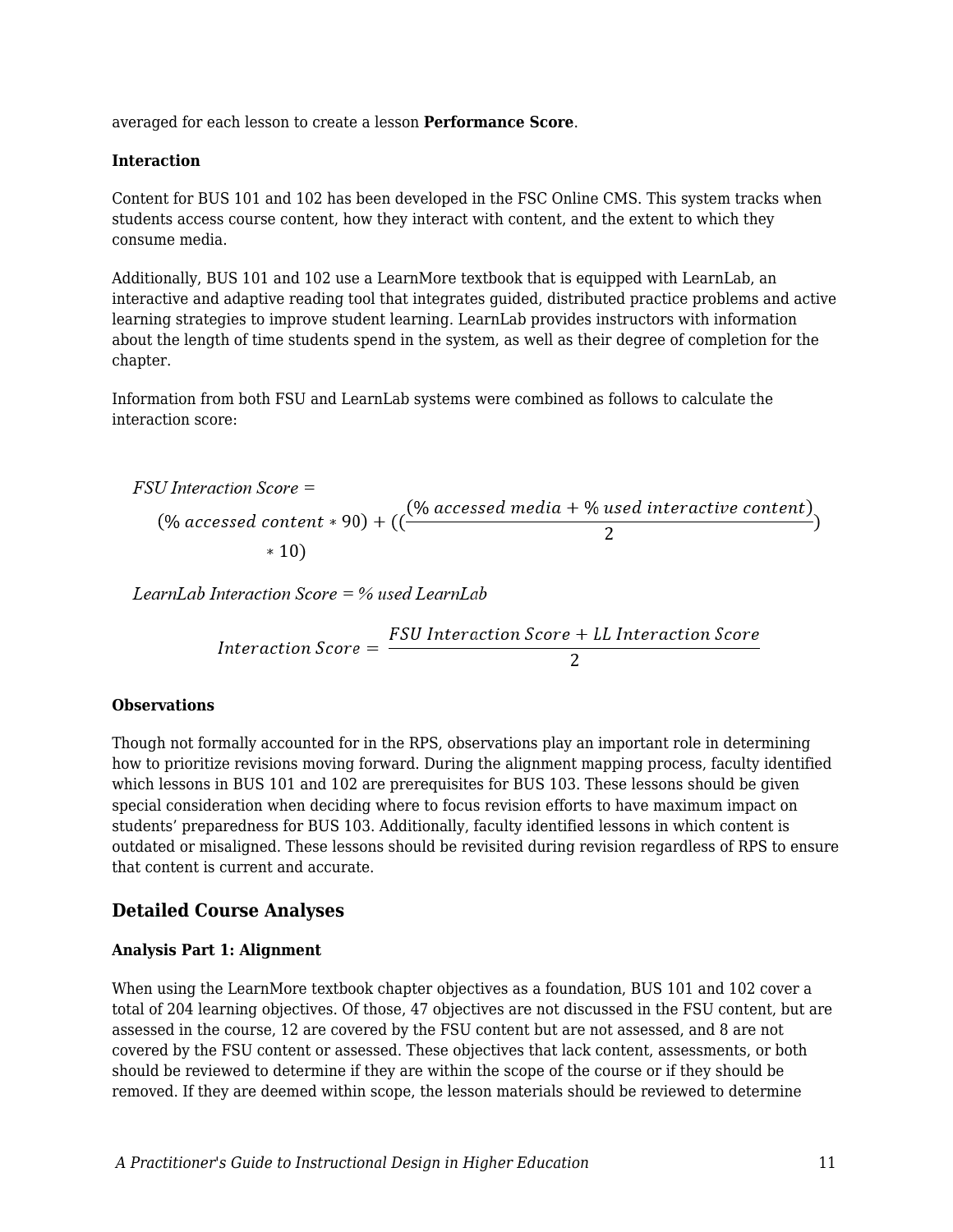if/what types of content and/or assessments may be added or adjusted to improve alignment.

#### **Table 2**

*Lessons 9 and 10 Objective Coverage*

| # | <b>Learning Objective</b>                                                                                                                                  | Covered in<br>FSU<br>Content?<br>(Y/N) | Assessment                |
|---|------------------------------------------------------------------------------------------------------------------------------------------------------------|----------------------------------------|---------------------------|
| 1 | Recognize the ethical quandaries in a business<br>situation and recommend actions to address such<br>issues.                                               | Y                                      | None                      |
| 2 | Identify legal issues germane to many business<br>situations and assess the relationship between strategic<br>decision making and regulatory requirements. | Y                                      | Excel<br>Quiz<br>Problems |
| 3 | Recognize the social impacts of business decisions<br>and suggest appropriate sustainable practices.                                                       | Y                                      | Excel<br>Quiz<br>Problems |
| 4 | Identify key challenges of globalization in business<br>operations.                                                                                        | N                                      | Excel<br>Quiz<br>Problems |
| 5 | Exhibit knowledge of the major cultural, economic,<br>social, and legal environment faced by multinational<br>corporations.                                | N                                      | Quiz<br>Problems          |

*Note.* Blue – Objective covered in FSU content but not assessed; Yellow – Objective not covered in FSU content but assessed; Gray – Objective not covered in FSU content and not assessed. *Table 2 shows a sample lesson objective alignment map, which indicates whether and how an objective is covered in content and assessed. This table is drawn from the data gathered in the alignment mapping spreadsheet, which is shown in Table 3.*

#### **Table 3**

*BUS 101 Lesson 9 Alignment Map*

| <b>Course Objectives</b> | LO | <b>Lesson Objectives</b>                                                                                                                                   |
|--------------------------|----|------------------------------------------------------------------------------------------------------------------------------------------------------------|
| 1, 2                     |    | Recognize the ethical quandaries in a business situation and<br>recommend actions to address such issues.                                                  |
|                          |    | Identify legal issues germane to many business situations<br>and assess the relationship between strategic decision<br>making and regulatory requirements. |
|                          | 3  | Recognize the social impacts of business decisions and<br>suggest appropriate sustainable practices.                                                       |
|                          | 4  | Identify key challenges of globalization in business<br>operations.                                                                                        |
|                          | 5  | Exhibit knowledge of the major cultural, economic, social,<br>and legal environment faced by multinational corporations.                                   |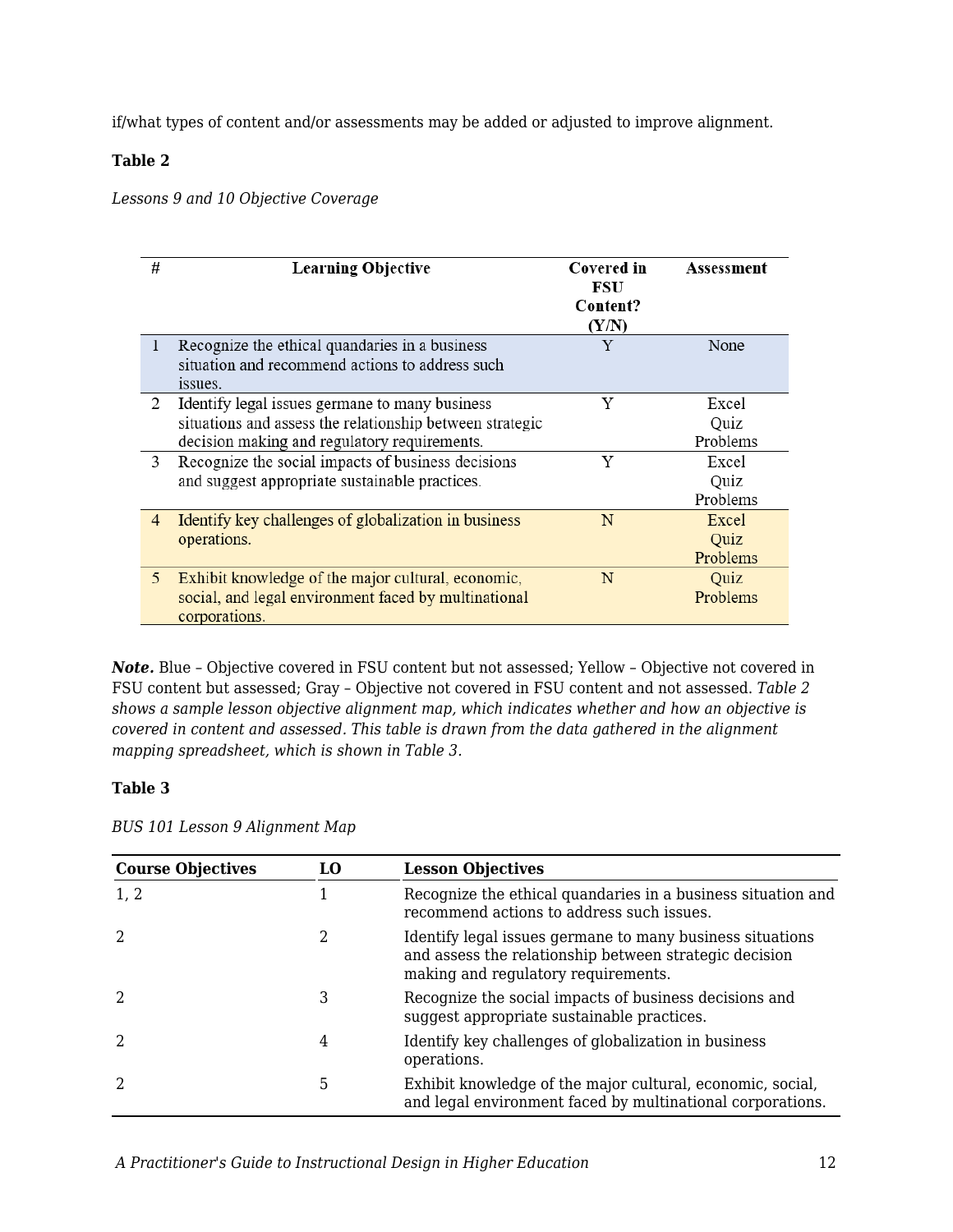| <b>Content Pages</b>                  | LO.  | <b>Practice/Activities LO</b> |     | <b>Assessments</b>         | LO             | <b>Tools Used in</b><br>this Lesson |
|---------------------------------------|------|-------------------------------|-----|----------------------------|----------------|-------------------------------------|
| Overview of<br>Regulation             | 2    | LearnLab                      | 3,8 | Lesson 9<br>Discussion     | 3.8            | LearnLab                            |
| Business in Society                   | -3   |                               |     | Lesson 9<br>Problems       | 1.2.3          | Excel                               |
| Key Legislation in<br><b>Business</b> | 2    |                               |     | Lesson 9 Quiz              | 3, 7, 8, 9, 10 |                                     |
| Operating at a<br>Global Scale        | 2, 4 |                               |     | Lesson 9 Excel 3, 7, 8, 10 |                |                                     |
| Multinational<br>Corporations         | 5    |                               |     |                            |                |                                     |

*Note. In addition to using these maps to better understand alignment issues, FSU uses the course alignment maps as an input for Quality Matters course pre-review. By including information in the alignment map about technology tools used in the lesson, as well as connections back to the courselevel objectives, this sheet is able to meet several needs.*

#### **Analysis Part 2: Performance**

Student performance on assessments in BUS 101, 102, and 103 was evaluated by lesson, topic, and assignment category to help identify trends and issues from a variety of angles. Figure 2 below shows the range of student average scores on assignments for BUS 101 Lesson 9.

#### **Figure 2**

*Lesson 9 Assignment Performance*



#### *Analysis Part 3: Content Interaction*

To better understand how students interacted with course content, we evaluated how many times students viewed lesson pages throughout the semester (see Figure 3), how many students accessed the course content for each lesson (see Figure 4), and how students engaged with multimedia and third-party tools (see Table 4).

#### **Figure 3**

*Course Content Page Views by Date, Spring 2019 BUS 101*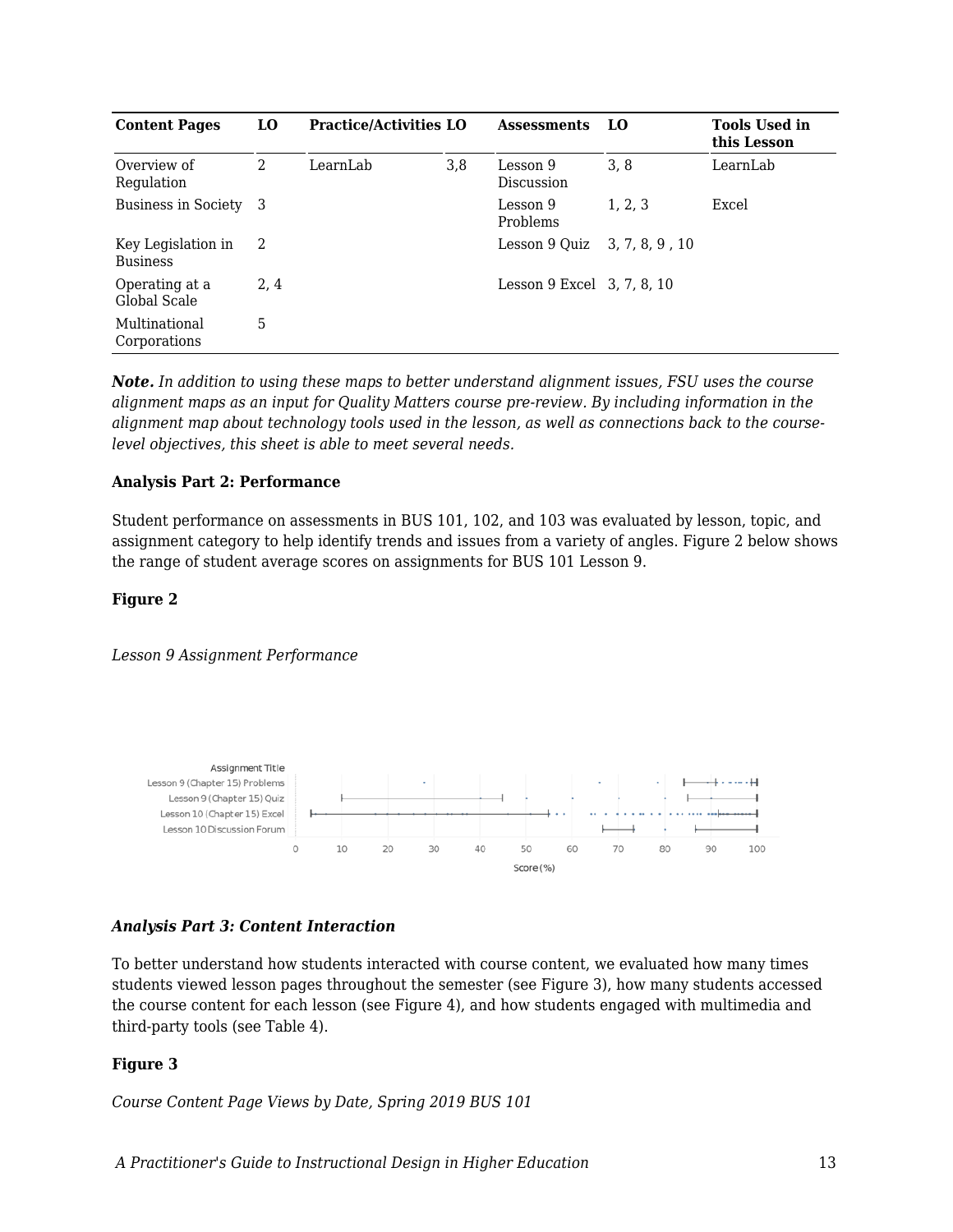

### **Figure 4**





#### **Table 4**

*Content, Multimedia, and Third-Party Tool Interaction, BUS 102 Lesson 9*

| <b>Accessed FSU course content:</b>      | 52%     |
|------------------------------------------|---------|
| Played FSU lesson media:                 | 50%     |
| Used interactive FSU content:            | 50%     |
| Completed LL LearnLab:                   | 36%     |
| Avg. time spent on LearnLab by due date: | 52 min. |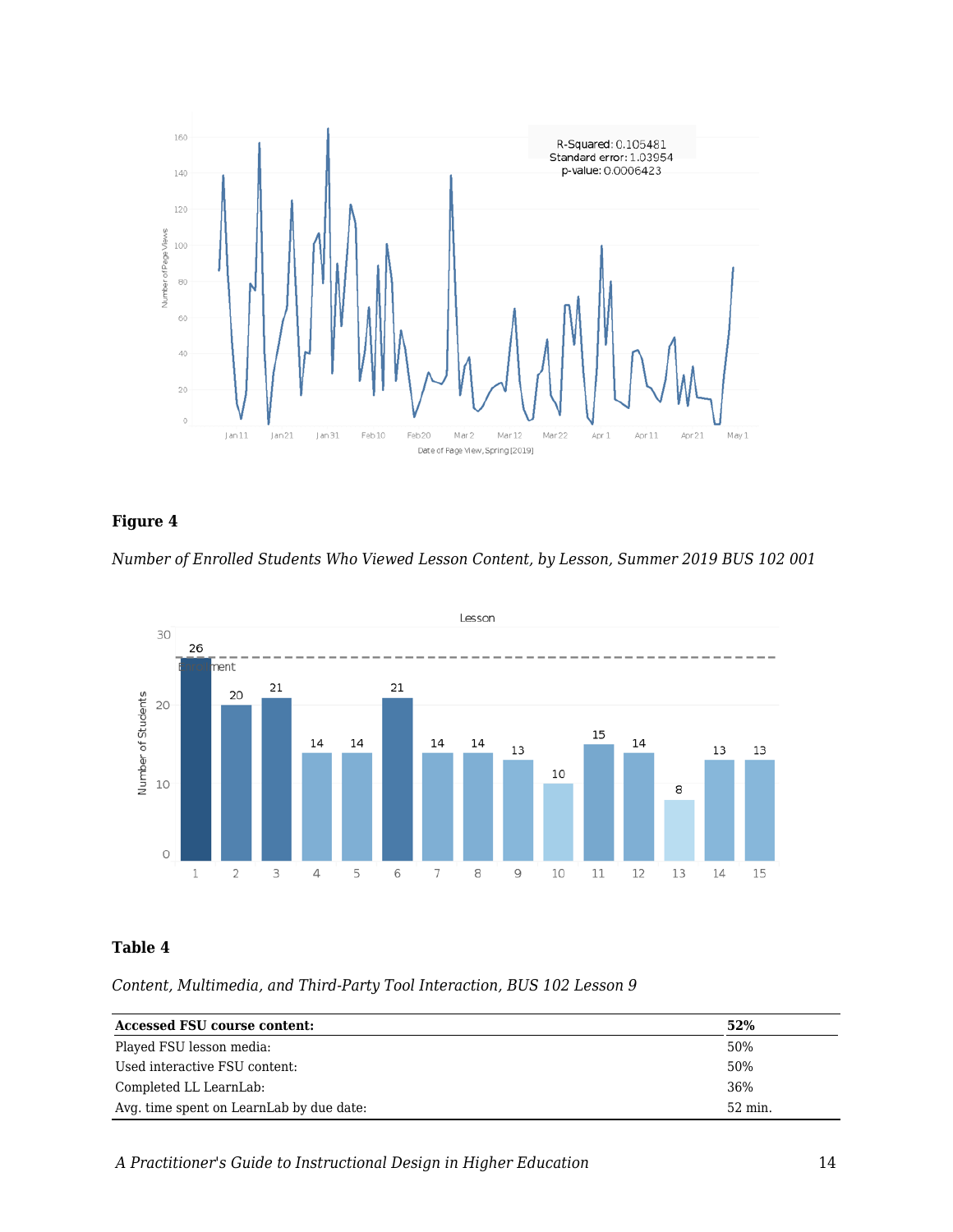*Analysis Summary and Findings* Upon completing the analysis of lesson alignment, content interaction, and performance, a revision prioritization score was calculated for each lesson to help focus attention on those parts of the course during design and development (see Table 5).

#### **Table 5**

| <b>Lesson</b>           | Alignment (%) Content Interaction | $\frac{6}{9}$ |          | <b>Performance (%) Revision</b> | <b>Prioritization</b> |
|-------------------------|-----------------------------------|---------------|----------|---------------------------------|-----------------------|
|                         |                                   | <b>FSU</b>    | LearnLab |                                 | Score                 |
| Lesson 1                | 78.6                              | 95.3          | N/A      | 86.13                           | 13.23                 |
| Lesson $2*$             | 100                               | 73.9          | 46       | 86.82                           | 17.74                 |
| Lesson $3*$             | 92.9                              | 81            | 43       | 88.95                           | 18.72                 |
| Lesson $4 \& 5^*$       | 92.9                              | 50.8          | 43       | 83.06                           | 25.71                 |
| Lesson 6                | 86.4                              | 81            | 36       | 83.62                           | 24.43                 |
| Lesson $7 & 8$          | 90                                | 44.5          | 43       | 88.22                           | 26.01                 |
| Lesson $9 \& 10$        | 83.3                              | 52            | 36       | 81.66                           | 30.35                 |
| Lesson 11               | 83.3                              | 57.4          | 36       | 87.22                           | 27.59                 |
| Lesson $12 \& 13* 94.4$ |                                   | 46.3          | 36       | 89.17                           | 25.09                 |
| Lesson $14*$            | 82.1                              | 57            | 21       | 87.53                           | 30.46                 |
| Lesson $15*$            | 88.9                              | 45.4          | 25       | 82.49                           | 31.17                 |
| Midterm                 | N/A                               | N/A           | N/A      | 74.5                            | NA                    |
| Final                   | N/A                               | N/A           | N/A      | 76.54                           | NA                    |
| Composite               | 88.44                             | 62.24         | 36.5     | 80.71**                         | 27.16                 |

*BUS 102 Course Revision Prioritization Snapshot*

*Note.* Key for Revision Prioritization Score Ranges = **0-20, 20-30, 30+**

#### **Phase 3: Design and Development**

#### **Ideation and Prioritization**

Based on the insights from Table 5 and the analysis phase, the course design team meets to brainstorm ideas for course improvement and then, to prioritize those ideas into concrete revision targets.

#### **BUS 102 Revision Targets: Lesson 9 & 10**

- Explore strategies to improve student performance on Excel-based assessments. This may include increasing the amount of distributed practice, integrating active learning strategies, and/or adjusting assignments to improve retention.
- Review all objectives either 1) not covered by FSU content but assessed ( $n=20$ ); 2) covered by FSU content, but not assessed (n=3), or; 3) not covered by FSU content and not assessed  $(n=1)$ , to determine if/where appropriate changes may be needed to best meet learners' needs.
- In cases where students are clearly struggling with assignments (especially Excel problems and quizzes), consider providing content in new or enhanced formats (video recordings, self-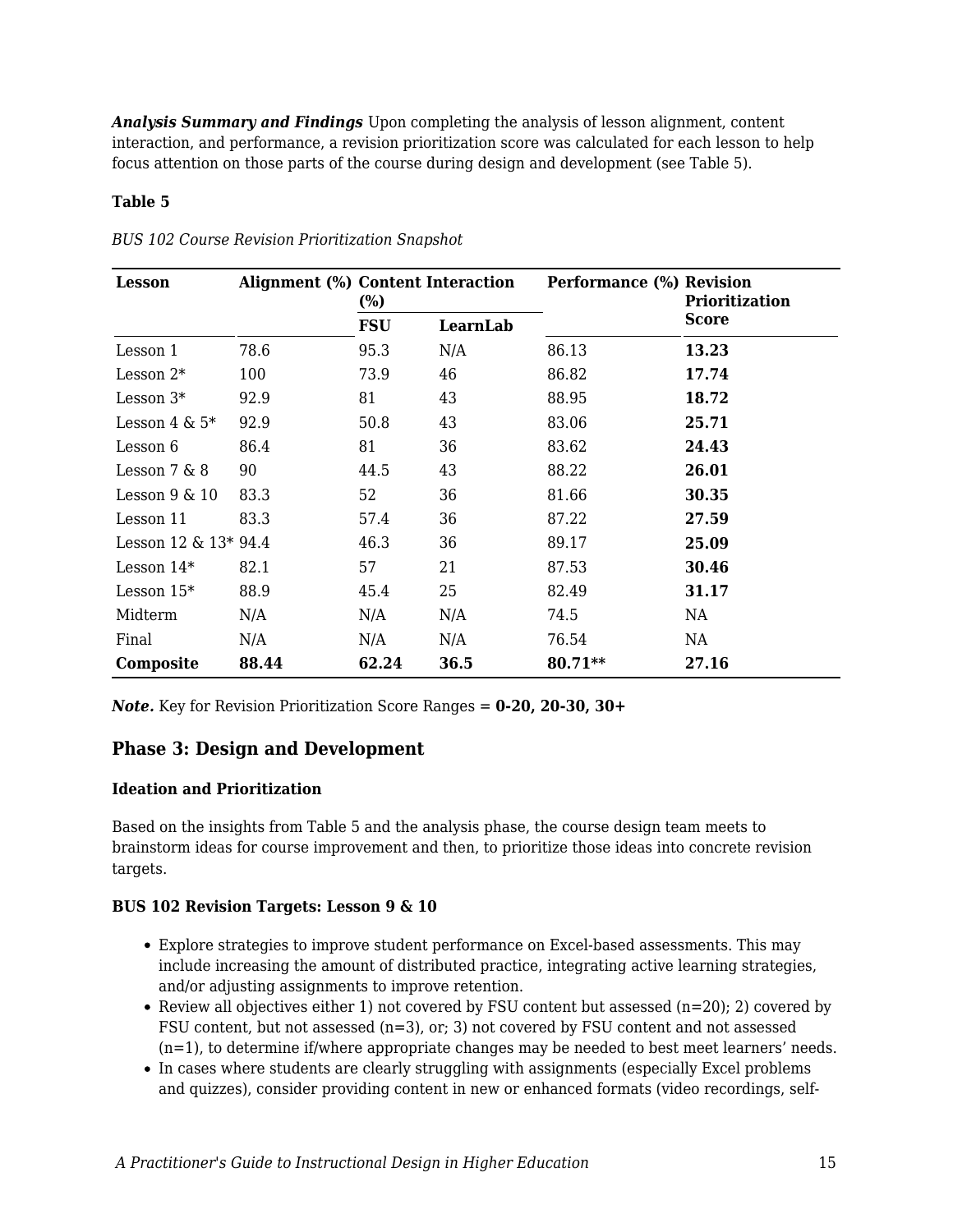check activities, graphics, etc.) to increase opportunities for retention and practice.

The topic of globalization is covered by LearnMore reading in both BUS 101 (Lesson 9) and BUS 102 (Lessons 8 and 9). However, LMS content in BUS 102 Lesson 8 relates to business analysis. Revisit this content to determine where globalization should be covered and to ensure that student skills are built and scaffolded over time.

\*Lesson topic is prerequisite to or continued in BUS 103; \*\* Weighted to reflect 45.9 exam weight.

## **Conclusion**

Developing a comprehensive approach to data-informed course improvement takes time, and course, program, and institutional circumstances may pose a series of challenges when working towards implementing the ADM. Ideally, forming a team that includes individuals with broad skill sets in instructional design, learning analytics, educational research, and programming supports the use of a larger toolbox of strategies and approaches that a design team can leverage. However, this ideal state of support for the ADM also implies having well-established resources, institutional culture, and data infrastructure. For IDs in a small unit or who face limited opportunities to collaborate, the ADM is flexible enough to start with available resources. For example, IDs who do not have access to the data infrastructure or sharing necessary to get detailed or customized LMS data can use existing reports generated by their LMS and multimedia systems to better understand learner performance and frequencies of behaviors. Additionally, IDs tasked with faculty development can support skill building with course instructors and authors to facilitate more data-informed course design decisions from the faculty perspective. With these challenges in mind, IDs looking to integrate the ADM into their professional practice should plan to iterate towards more complex implementations.

## **References**

- Allen, I., & Seaman, J. (2015). Grade level: Tracking online education in the United States. *Babson Survey Research Group.* [https://edtechbooks.org/-djFo](https://onlinelearningconsortium.org/read/online-report-card-tracking-online-education-united-states-2015/)
- Branch, R. M. (2009). *Instructional design: The ADDIE approach*. Springer.
- Branch, R. M., & Kopcha, T. J. (2014). Instructional design models. In J. M. Spector, M. D. Merrill, J. Elen, & M. J. Bishop (Eds.), *Handbook of research on educational communications and technology* (pp. 77-87). Springer.
- Bryk, A. S., Gomez, L., Grunow, A., & LeMahieu, P. (2015). *Learning to improve: How America's schools can get better at getting better*. Harvard Education Publishing.

*Caliper Analytics* (2020). IMS Global Learning Consortium. [https://edtechbooks.org/-gAbN](http://www.imsglobal.org/activity/caliper)

Chow, A. S. (2013). One educational technology colleague's journey from dotcom leadership to university E-learning systems leadership: Merging design principles, systemic change and leadership thinking. *TechTrends, 57*(5), 64-73. [https://edtechbooks.org/-CAKn](https://doi.org/10.1007/s11528-013-0693-6)

Cohen, L. &Manion, L. (1989). *Research methods in education* (3rd ed.). Routledge.

Dick, W., Carey, L., & Carey, J. O. (2015). *The systematic design of instruction* (8<sup>th</sup> ed.). Pearson.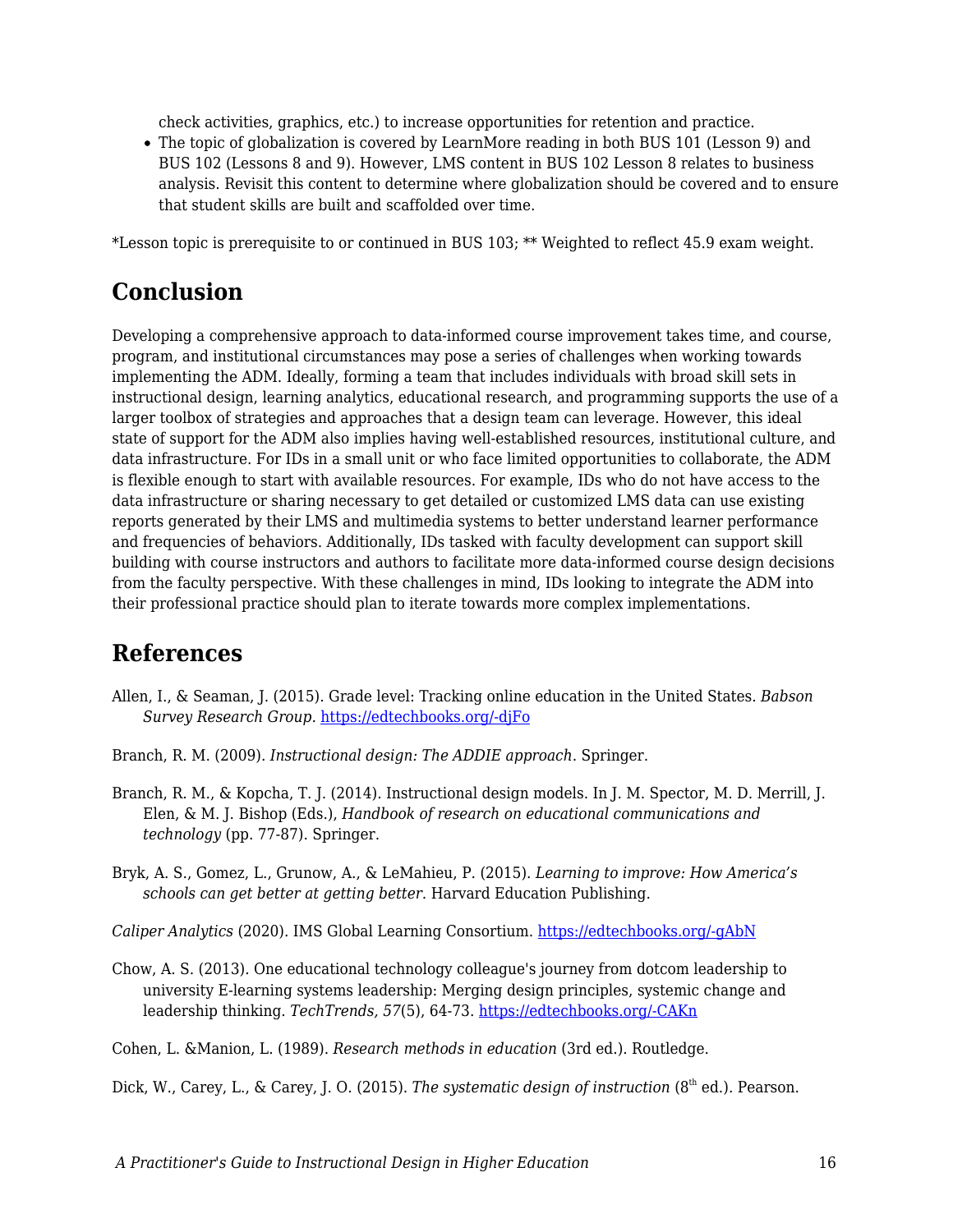- Ferguson, R., Macfayden, L., Clow, D., Tynan, B., Alexander, S., & Dawson, S. (2014). Setting learning analytics in context: Overcoming the barriers to large-scale adoption. *Journal of Learning Analytics,* 1(3), 120-144. [https://edtechbooks.org/-qzkZ](https://doi.org/10.18608/jla.2014.13.7%20)
- Fishman, R., Ezeugo, E., & Nguyen, S. (2018). *Varying degrees 2018: New America's survey on higher education.* New America. [https://edtechbooks.org/-RMNz](https://www.newamerica.org/education-policy/reports/varying-degrees-2018/)
- Morrison, G. R., Ross, S. J., Morrison, J. R., & Kalman, H. K. (2019). *Designing effective instruction*. John Wiley & Sons.
- Pardo, A., & Kloos, C. D. (2011, February). Stepping out of the box: Towards analytics outside the learning management system. In *Proceedings of the 1st International Conference on Learning Analytics and Knowledge* (pp. 163-167). [https://edtechbooks.org/-PFj](https://doi.org/10.1145/2090116.2090142)
- Siemens, G., Gasevic, D., Haythornthwaite, C., Dawson, S., Shum, S., Ferguson, R., Duval, E., Verbert, K., & Baker, R. (2011). Open learning analytics: An integrated & modularized platform. *Society for Learning Analytics Research*. [https://edtechbooks.org/-eyIq](https://solaresearch.org/wp-content/uploads/2011/12/OpenLearningAnalytics.pdf)pdf
- Stefaniak, J., Baaki, J., Hoard, B., & Stapleton, L. (2018). The influence of perceived constraints during needs assessment on design conjecture. *Journal of Computing in Higher Education, 30*(1), 55-71. [https://edtechbooks.org/-GsXo](http://dx.doi.org/10.1007/s12528-018-9173-5)